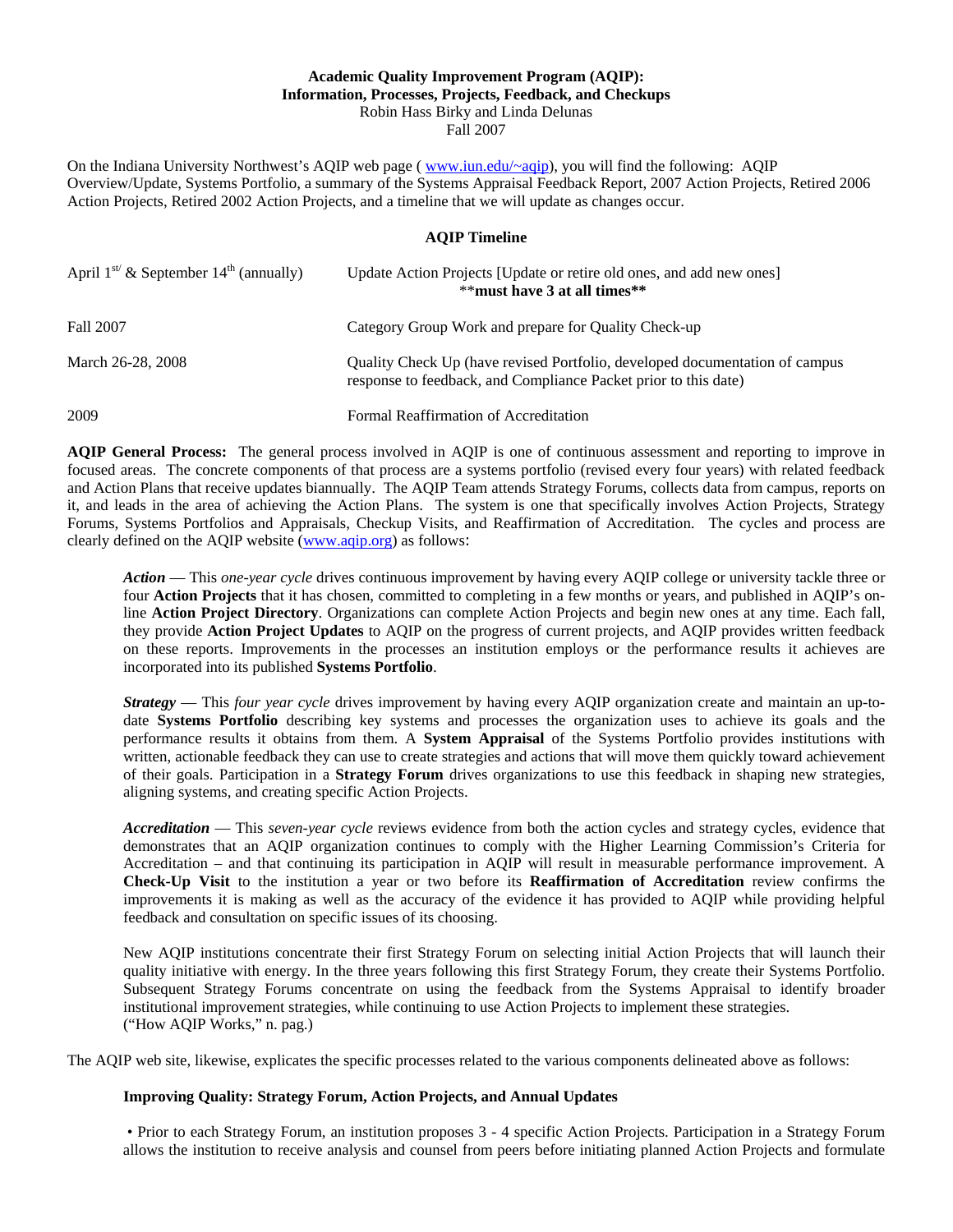implementation steps.

• Action Projects are shared through the AQIP website to promote collaboration and communicate self-improvement efforts of higher education to the public. Every institution updates AQIP each September on its progress or completion of Action Projects.

### **Taking Stock: Systems Portfolio and Systems Appraisal**

 • Crafted during the first three years of AQIP involvement, the *Systems Portfolio* is a concise public description of participating institutions' major systems. Each institution's Portfolio addresses the *Commission's Five Criteria for Accreditation*, and the nine AQIP Categories, describing context, processes, results, and improvement in each system.

 • Reviewers provide formal evaluation through a *Systems Appraisal*. Analysis is presented in a *Systems Appraisal Feedback Report*.

### **Re-affirmation of Accredited Status through AQIP**

 • When AQIP admits an institution, the formal date of its next *Reaffirmation of Accreditation* is scheduled in seven years, but interactions with AQIP begin immediately and continue regularly.

 • The Higher Learning Commission formally reaffirms its decision to continue accreditation every seven years based on evidence that the participating institution is meeting the *Commission's Five Criteria for Accreditation*, and a pattern of commitment to continuous improvement.

• A *Checkup Visit* is required as part of the evidentiary pattern leading to re-affirmation of accreditation.

• If indications surface that an institution is no longer committed to a process of continuous improvement or has ceased making reasonable progress in improving its performance, AQIP will review the institution's participation and recommend it return to the standard accreditation process. ("AQIP Processes," n. pag.)

**Quality Checkups**: A Quality Checkup is a condensed site visit that occurs a year or two before each AQIP institution's Reaffirmation of Accreditation. The Quality Checkup is conducted by AQIP Reviewers, who visit the campus for two or more days. The goals of these Checkups include system portfolio clarification and verification, systems appraisal follow-up, accreditation issues follow-up, federal compliance review, organizational quality commitment, and institutionally unique goals.

 (2006) , IU Northwest is at the appraisal stage of the AQIP process. We now need to analyze and use the feedback from this report As IUN submitted the Systems Portfolio in November (2005) and received our Systems Appraisal Feedback Report in April and attend a Strategy Forum in the Fall of 2006. Our analysis of the feedback we receive on our Systems Portfolio should involve a continuous improvement plan.

### **2007 Action Projects**

## **Campaign One: Helping Students Learn**

**Action Project A** : **General Education Reform** The purpose of this revised project is to reform Indiana University Northwest's General Education program to provide a coherent educational experience leading to the following student learning outcomes: preparation for lifelong learning, preparation for ethical practices, preparation for successful careers, and preparation for effective citizenship. The General Education/Assessment Committee completed its revision of the General Education Goals (Spring 2006), and it will develop learning experiences, delivery formats, and assessment strategies for each new goal/principle (first goal/principle completed Fall 2006, second and third goal—2007-2008; and fourth and fifth goal-2008-2009) and will seek the appropriate constituency approval at each stage in this revision process.

**Action Project B: Centralizing Student Learning Outcome Assessment** The primary goal of this project includes creating a centralized assessment system to conduct descriptive analysis of current practices and policies, collect current data from divisions, develop and implement direct and indirect measures of student learning outcomes, and analyze the data for these outcomes. In addition, the goal of this project necessarily includes the development of processes that utilize the data for continuous improvement related to student learning outcomes. As a part of this system, a website should be created to archive the data, analyses, and assessment documents related to student learning outcomes. The data collection necessary to reaching these goals includes the campus-wide collection of General Education and discipline-specific practices, policies, and student learning outcome assessment data as well as data on student learning outcomes in co-curricular programs and benchmarks for incoming students.